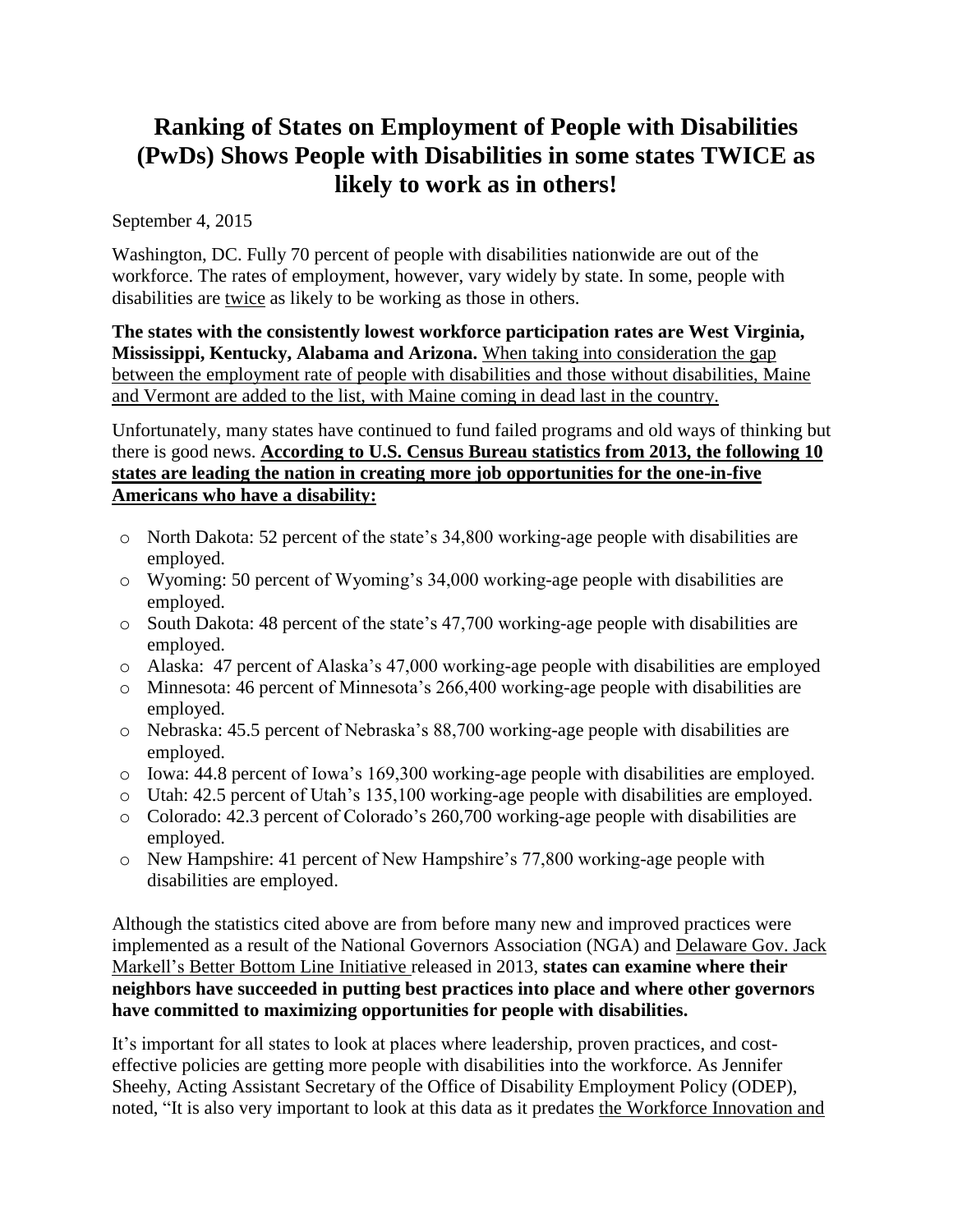[Opportunity](http://www.doleta.gov/wioa/) Act which now requires governors in each state to create a plan that will enable people with disabilities to get jobs and develop careers."

"Given that literally billions of dollars in federal tax dollars will follow those new plans," she continued, "governors and those such as ODEP that are working with states to improve disability employment, can build on these past successes to create a workforce system that serves everyone well, including employers and people with disabilities."

ODEP, an agency of the Department of Labor, is a critical resource and influential player in terms of promoting best practices for disability employment.

RespectAbility reached out to several experts to gather their opinions on what accounts for the variations between states. Some experts emphasize that the states with the best disability employment numbers tend to also be states with lower population density, meaning that employers need every available worker. The demand for workers certainly impacts some states, but the rising tide does not always lift all ships. By looking at the gap between workforce participation rates between people with and without disabilities, you quickly see that the small population states of Maine and Vermont are vastly outperformed by other states.

"Maximizing the dollars available for Vocational Rehabilitation (VR) services is sorely needed and will make a big difference," said Stephen Wooderson, CEO of the Council of State Administrators of Vocational Rehabilitation. "But job seekers with disabilities are faced with a whole host of other distractors and obstacles that must be addressed as well."

"That doesn't relieve VR of striving to always improve, but it does mean that the challenge in disability employment policy and practice has to be comprehensive to include disincentives to employment and an assessment of how services funded (or not funded) through state and federal sources focus on the impact on the job seeker with a disability. Beyond the public policy and funding challenges, each state has specific environmental and economic matters that impact the employability of all job seekers."

Rodger L. DeRose, President and CEO of the Kessler Foundation, which focuses on employment for people with disabilities, said, ["Sixty-eight percent of Americans with disabilities are striving](https://kesslerfoundation.org/kfsurvey15)  [to work—as indicated by actively looking for work, taking steps to prepare for work, or seeking](https://kesslerfoundation.org/kfsurvey15)  [more hours.](https://kesslerfoundation.org/kfsurvey15) This is a very positive sign. It is important for states to encourage their citizens with disabilities to work."

He added: "Some state governments are becoming model employers and hire PWD in government, public education programs at state universities and colleges. The governors who are the CEOs for the state can lead from the top and set the tone by hiring individuals with disabilities within their own administration. They can challenge state university trustees and presidents to develop inclusive hiring practices. They can create internships for students with disabilities. And, they can meet with CEOs from business to influence and embrace inclusive hiring practices. In addition, governors can work to attract those businesses that already have inclusive hiring practices by providing incentives to companies that gives them reason to consider relocating to their state."

The Kessler Foundation is looking into new ways to determine the performance metrics that will provide clues for improvement. They are analyzing the effects of the local and state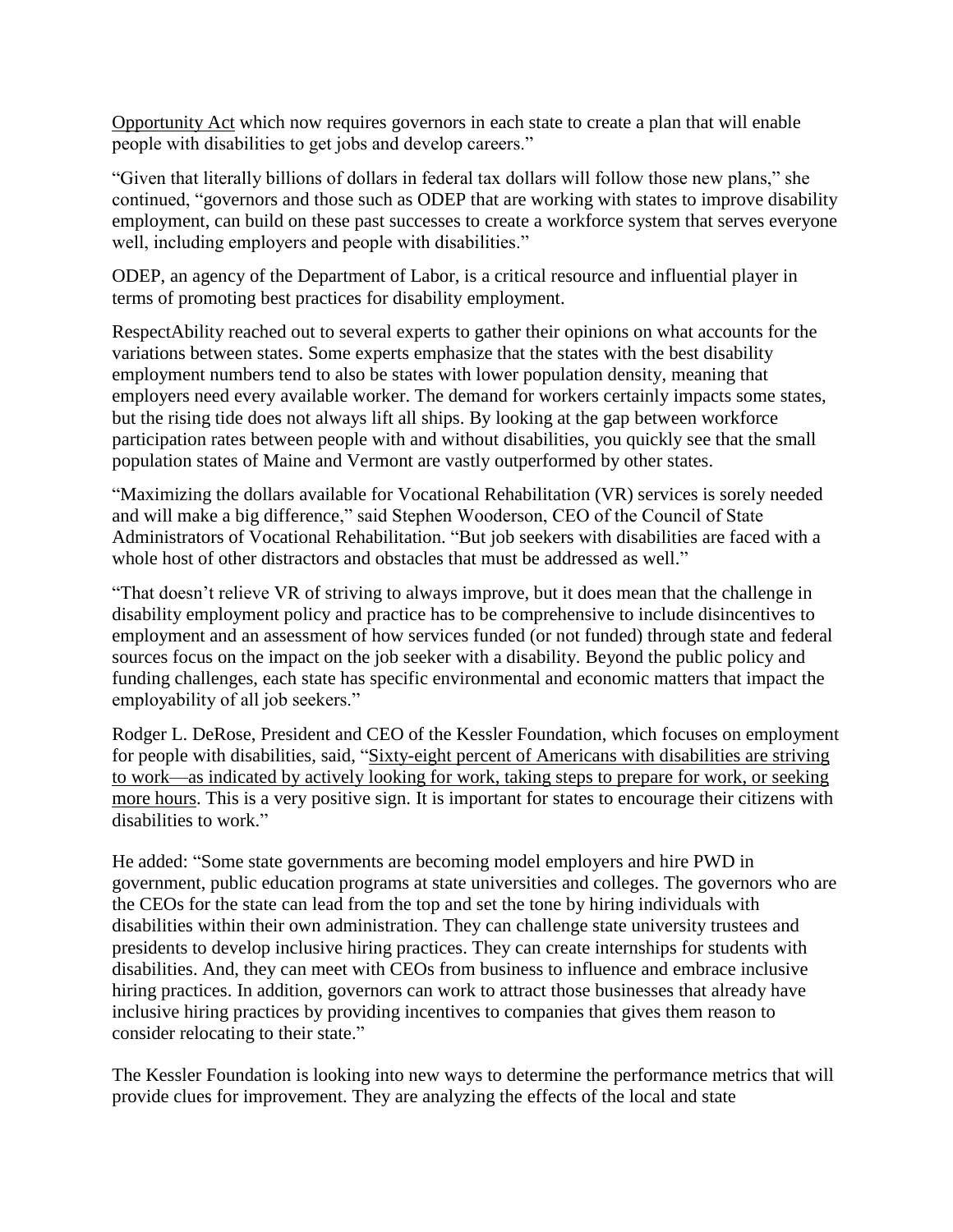environments on employment outcomes for individuals with disabilities while holding the individual health conditions and personal characteristics constant.

They are also using restricted geocoded data from the CPS, SIPP, and ACS to identify the area of residence of households in the samples to capture local environmental variability at the state and county level, and at the census tract level. They are also using geocodes in this project to merge the individual-level data with local- and state-level data on the physical, economic, social and policy environments (e.g., access to public transportation, public programs and expenditure, urban city, and unemployment). Using multi-level mixed effects models (i.e., Hierarchical Linear Modeling, or HLM), they can uncover the local variation in the physical, economic, social and policy environments to estimate the effect of the local environment on employment in the future.

Dr. Andrew J. Houtenville, Associate Professor of Economics and Research Director, Institute on Disability at the University of New Hampshire, created an extremely helpful spreadsheet, which is included below. He rightly points out that **South Carolina has shown significantly more improvement in employment for people with disabilities than even for people without them.** 

It is worth a deeper dive into some of the states that were succeeding even before the NGA's *Better Bottom Line* initiative:

### **1) North Dakota**

North Dakota has the coveted distinction of being the state with the highest rate of employment for individuals with disabilities, employing 52.8 percent of their citizens with disabilities. North Dakota, which is experiencing and economic boom, is also a part of the [Promoting the Readiness](http://www2.ed.gov/about/inits/ed/promise/index.html)  [of Minors in Supplemental Security Income \(PROMISE\) Grant,](http://www2.ed.gov/about/inits/ed/promise/index.html) a collaborative effort which promotes career achievement as a means of gaining economic self-sufficiency and a diminished dependence on public benefits among youth who receive Social Security Insurance (SSI). The PROMISE Grant enables states to develop curricula and projects that will improve education for youth with disabilities, thereby equipping these youth with the tools to succeed in the workforce In addition, North Dakota's Division of Vocational Rehabilitation recently launched a website called ND Advantage, which providers employers information about [the financial incentives for](http://ndadvantage.com/opportunities/financial/wotc/)  [hiring vocational rehabilitation referrals such as the Work Opportunity Tax Credits.](http://ndadvantage.com/opportunities/financial/wotc/) Another benefit that ND Advantage highlights is [Disability Access Credit,](http://ndadvantage.com/opportunities/financial/disability-access-credit/) which provides expenses to companies who employ individuals with disabilities to cover such services as sign language interpreters and assistive technology. Gov. Jack Dalrymple's leadership has led to a more prosperous state and opened the American Dream to many people with disabilities.

#### **2) Wyoming**

Wyoming has the second highest percentage of employed people of disabilities (50.7 percent), compared with 79 percent of people without disabilities. The [Wyoming Employment First Task](http://health.wyo.gov/ddd/Wyomingemploymentfirstinitiative.html)  [Force,](http://health.wyo.gov/ddd/Wyomingemploymentfirstinitiative.html) which was created last year, fosters collaboration between the public and private sectors to craft solutions for employing people with disabilities. Wyoming also has benefitted from the [MentorAbility program,](http://www.volunteerwyoming.org/agency/detail/?agency_id=12418) which emulates the strategies used by Project SEARCH. Strong leadership through an earlier Business Leadership Network also brought best practices and enthusiasm to the state. With the new workforce law, Gov. Matt Mead has the chance to ensure that Wyoming sustains it success and creates more jobs.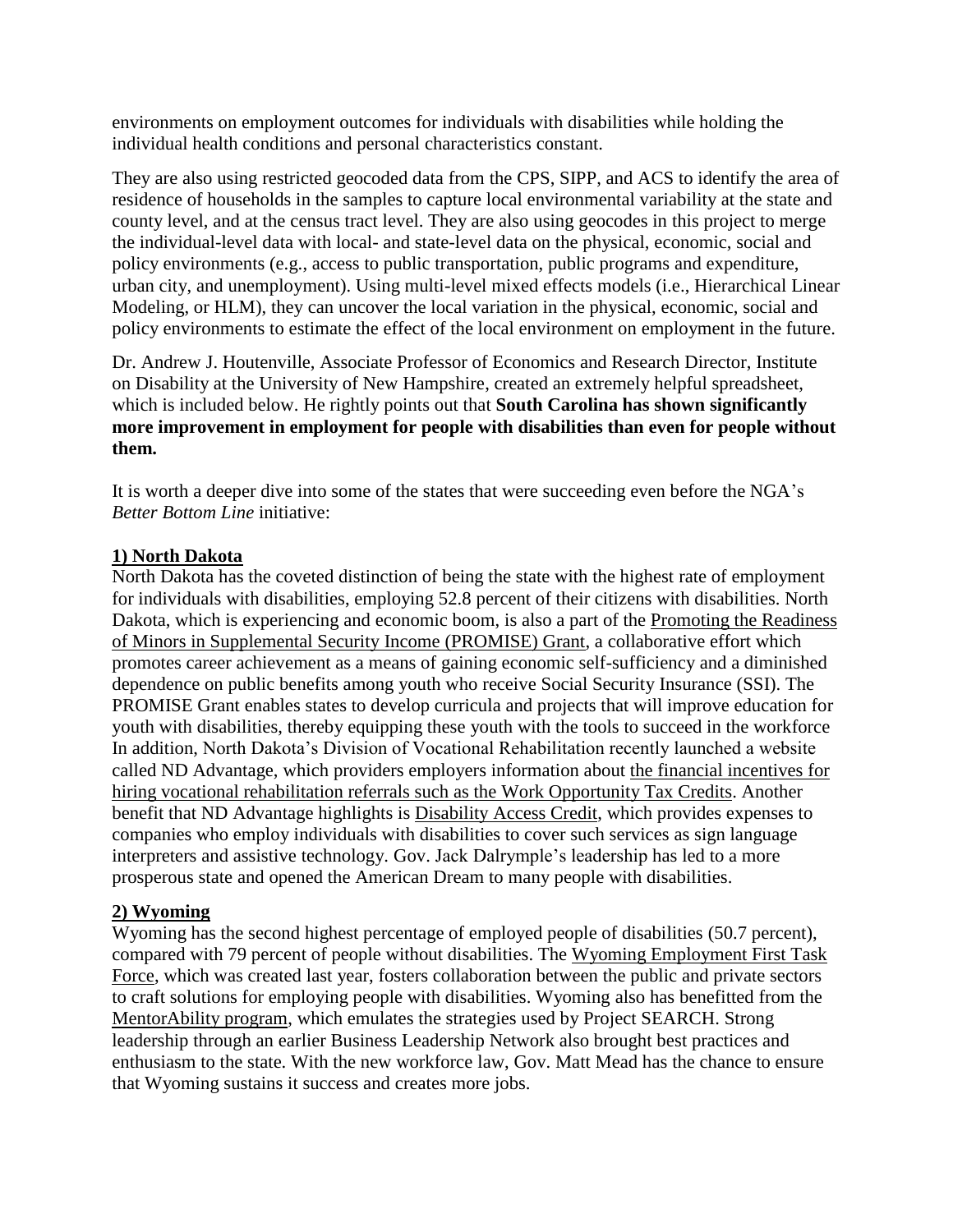# **3) South Dakota**

The employment rate for people with disabilities in South Dakota is 48 percent compared to 83 percent of people without disabilities. South Dakota became a model state for disability employment in part because Gov. Dennis Daugaard has a personal interest in the subject as a son of two deaf parents. As a member of the NGA, Gov. [Daugaard supported Gov.](https://dhs.sd.gov/NewsandAnnouncements/GovColumnEmployingSouthDakotansWithDisabilities.html) Markell's Better [Bottom Line Initiative and he helped organize hearings on finding employment solutions for](https://dhs.sd.gov/NewsandAnnouncements/GovColumnEmployingSouthDakotansWithDisabilities.html)  [people with disabilities.](https://dhs.sd.gov/NewsandAnnouncements/GovColumnEmployingSouthDakotansWithDisabilities.html) Furthermore, South Dakota created the [Employment Works Task Force,](http://dhs.sd.gov/EWTF/Employment%20Works%20Task%20Force.aspx) which develops hiring solutions for people with disabilities.

In addition, South Dakota's Department of Human Services [recently launched its new](http://dhs.sd.gov/NewsandAnnouncements/AFH_campaign.html) *Ability for Hire* [program,](http://dhs.sd.gov/NewsandAnnouncements/AFH_campaign.html) which alters public perceptions and touts the benefits of hiring individuals with disabilities. Ability for Hire's approach to achieving this ambitious goal is through networking, [educating, and informing supervisors, businesses, and the general public](http://abilityforhire.com/) about what individuals with disabilities have to offer. South Dakota should serve as a model for other states on how implementing strategies that provide employment opportunities for people with disabilities can produce successful results.

# **4) Alaska**

In Alaska roughly half of individuals with disabilities between the ages of 18-64 are employed (47.8 percent) compared to 75.2 percent of people without disabilities. The employment rate for people with disabilities is up nearly 9 percent from 2012.

Recent state efforts have played a significant role in narrowing the employment gap between people with disabilities and those without disabilities. In order to encourage entrepreneurship among low-income individuals with disabilities, [Alaska has established an Industry-Driven](http://www.uaa.alaska.edu/centerforhumandevelopment/industrydrivensupportmodel/)  [Support model that provides trainings](http://www.uaa.alaska.edu/centerforhumandevelopment/industrydrivensupportmodel/) on a variety of business topics, networking sessions, and one-on-one business support to entrepreneurs**.** In addition, **Alaska has created the [State as a](http://respectabilityusa.com/Resources/By%20State/Alaska%20and%20Jobs%20for%20PwDs.ppt)  [Model Employer Task Force,](http://respectabilityusa.com/Resources/By%20State/Alaska%20and%20Jobs%20for%20PwDs.ppt) targeting recruitment of individuals with disabilities, and identifying best practices for accommodations and workplace inclusion.** 

[Project SEARCH,](http://www.projectsearch.us/) which immerses interns into a structured environment, combines education with career exploration and has been one of the most effective programs in transitioning young people with disabilities into the workforce. In [Alaska, Project SEARCH](http://www.ktva.com/project-search-helps-students-transition-from-high-school-to-workplace-820/) has had tremendous success collaborating with the Anchorage school district, Providence Alaska Medical Center, Mat-Su Borough School and the Mat-Su Regional District.

Alaska's success proves that a multifaceted approach improves employment outcomes for people with disabilities. Alaska has put into action a variety of cost effect best practices and proven models. [RespectAbility's Disability Employment First Planning](http://respectabilityusa.com/Resources/Disability%20Employment%20First%20Planning.pdf) contains such practices and has many other ideas to follow. Under Gov. Bill Walker, Alaska appears to be headed in a positive direction, and is looking forward to a bright future of continued progress in ensuring that people with disabilities receiving greater opportunities to thrive in the workforce.

### **5) Minnesota**

In Minnesota, the employment rate of people with disabilities is 46 percent compared to 83 percent of people without disabilities. By 2018, Gov. [Mark Dayton has a goal that 7](http://www.startribune.com/aug-7-dayton-to-state-agencies-hire-more-disabled-workers/270249451/) percent of [the state workforce will be people with disabilities.](http://www.startribune.com/aug-7-dayton-to-state-agencies-hire-more-disabled-workers/270249451/) This effort also requires state hiring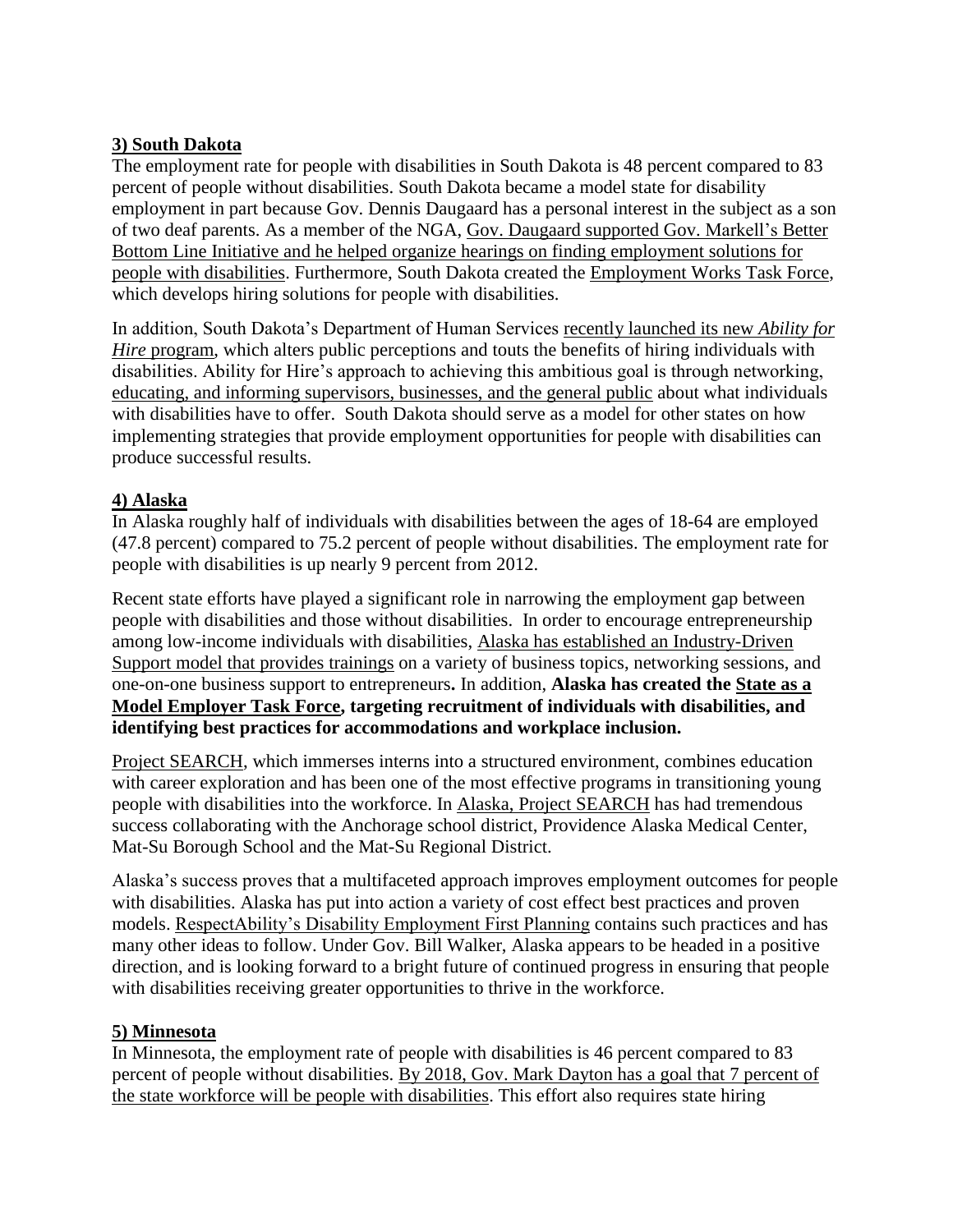managers to undergo training for recruiting people with disabilities. While not everyone will want to work in state government, this type of practice is an important step forward to breaking down stigma around hiring. Likewise, the [Minnesota Department of Employment and Economic](http://mn.gov/deed/business/finding-workers/hiring-disabilities/)  Development have [extensive resources](http://mn.gov/deed/business/finding-workers/hiring-disabilities/) available that [emphasize the business case for hiring](http://mn.gov/deed/business/finding-workers/hiring-disabilities/business-case-studies/index.jsp)  [people with disabilities.](http://mn.gov/deed/business/finding-workers/hiring-disabilities/business-case-studies/index.jsp)

# **6) Nebraska**

45.5 percent of Nebraskans with disabilities are employed, compared to 82.6 percent of Nebraskans without disabilities. Nebraska has invested in a [Ticket to Work website,](http://www.nebraskatickettowork.org/) assisting jobseekers with disabilities to network with employers seeking to hire these individuals, and professionals serving both groups. **In addition, Nebraska remains an active participant in Project Search, a nationwide initiative to employ individuals with disabilities, boasting programs with [14 different host organizations.](http://www.projectsearch.us/GetINVOLVED/FindaProgram.aspx)** Furthermore, Nebraska has distinguished itself by becoming [one of the states](https://www.autismspeaks.org/advocacy/advocacy-news/nebraska-passes-able-act) to [pass a state level ABLE Act,](http://autismnebraska.org/able-act/) which enables individuals with disabilities to save money while maintaining federal benefits and other forms of necessary assistance. The White House recognized [David Scott from Embassy Suites Omaha-La Vista as a](http://respectabilityusa.com/white-house-recognizes-importance-of-jobs-for-people-with-disabilities-embassy-suites-omaha-is-prime-example-of-progress./)  [2014 White House Champion of Change for his work on a Project SEARCH Program](http://respectabilityusa.com/white-house-recognizes-importance-of-jobs-for-people-with-disabilities-embassy-suites-omaha-is-prime-example-of-progress./) enabling young people with disabilities to transition in careers in the hospitality field. Gov. Pete Ricketts has much reason to be proud of his state and to continue the fight for more jobs for all Nebraskans.

# **7) Iowa**

In Iowa, 44 percent of people with disabilities are employed. After initially returning \$2,314,114 to the federal government after failing to spend the money on state Vocational Rehabilitation programs, leaders such as Gov. Terry Branstad and Vocational Rehabilitation Director David Mitchell ensured that the resources were properly utilized. Recently, groups such as the Iowa Vocational Rehabilitation Services (IDVR) and the Iowa Developmental Disabilities Council, in partnership with other organizations, have come together to establish the Iowa Coalition for Integrated Employment. The program transitions people with disabilities into a competitive workforce. The state also is streamlining its paper work to enable Iowans with a variety of barriers to employment and employers to be better served while saving money for taxpayers. **Employers including Kwik Trip, Unity Point Hospital, Bankers Trust and Mercy Hospital have set up successful partnerships with Iowa Vocational Rehabilitation Services.**

### **8) Utah**

Utah continues to narrow the gap between the 42.5 percent of residents with disabilities who are employed and 76.6 percent of residents without disabilities**.** Utah employs a series of supports provided to both jobseekers with disabilities and potential employers through [the Choose to](http://www.usor.utah.gov/division-menu/division-of-rehabilitation-services/choose-to-work) [Work Utah](http://www.usor.utah.gov/division-menu/division-of-rehabilitation-services/choose-to-work) and [Work Ability Utah programs,](http://www.workabilityutah.org/work/) as well as their [Employment First Priority](http://dsamh.utah.gov/pdf/mings_stuff/Employment%20First%20Strategic%20Plan.pdf)  [Initiative.](http://dsamh.utah.gov/pdf/mings_stuff/Employment%20First%20Strategic%20Plan.pdf) These programs go beyond job placement services to provide on-the-job training and employment support services, as well as work incentives and benefits planning for people with disabilities transitioning off of government benefit programs like SSI or SSDI. **Utah also provides more than 11 financial incentives to employers to hire people with disabilities, including the [Welfare to Work Tax Credit and Work Opportunity Tax Credit.](http://workabilityutah.org/hiring/taxcredits.php)** At the same time, [Utah's Employment First Priority initiative, signed into law by Gov.](http://le.utah.gov/~2011/bills/hbillamd/HB0240.htm) Gary Herbert in 2011, provides individuals with significant disabilities integrated employment at competitive wages.

# **9) Colorado**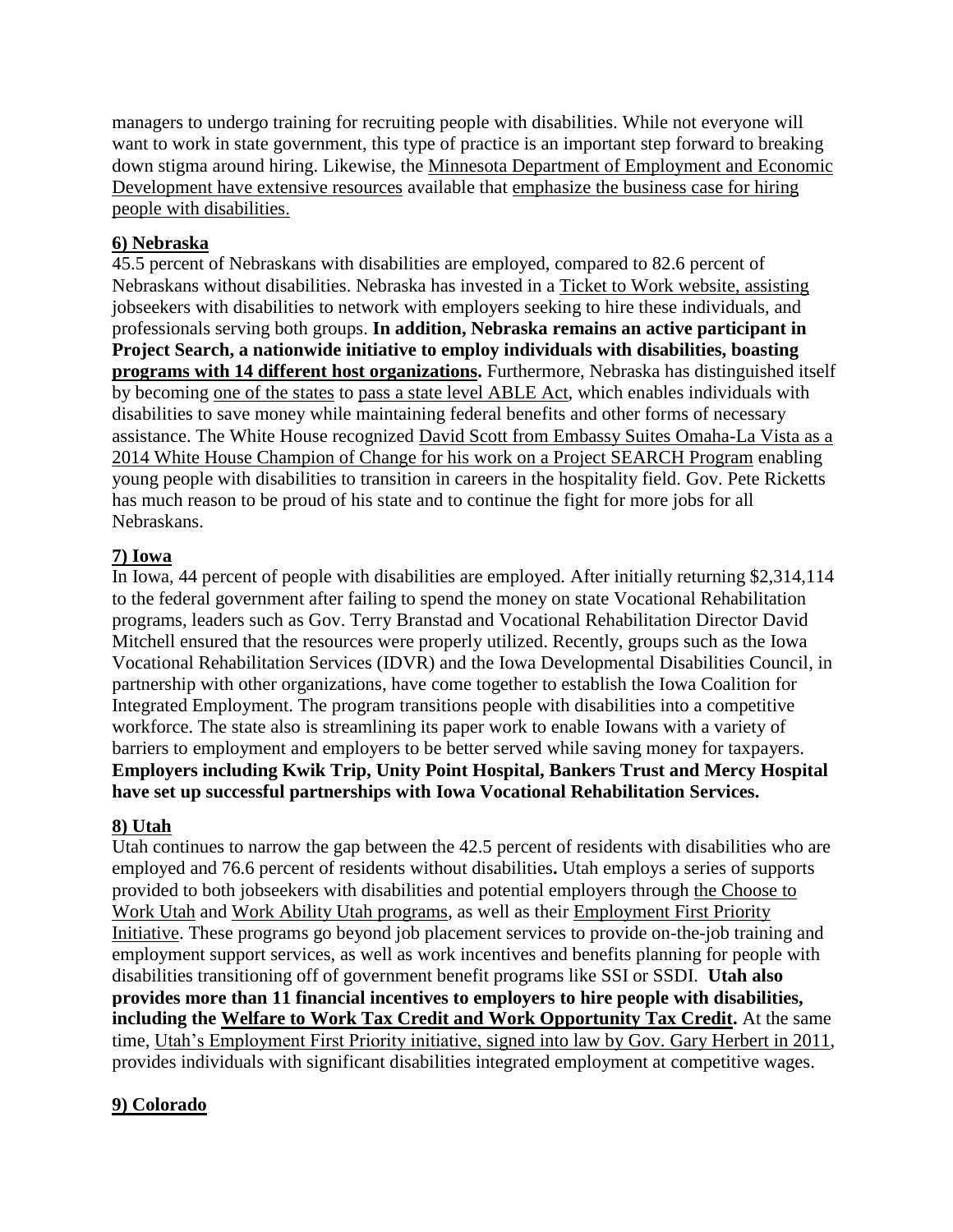Colorado's employment rate of people with disabilities is up two percentage points from the previous year to 42.3 percent, compared to 77.3 percent of people without disabilities. [Gov.](http://www.legispeak.com/bill/2015/hb15-1359) Hickenlooper signed an [Achieving a Better Life Experience \(ABLE\) Act into law](http://www.legispeak.com/bill/2015/hb15-1359) which allows families to that have cash savings over \$2,000 and still be eligible for Medicaid and other government benefits programs, allow beneficiaries to go back to work without quickly losing benefits. Furthermore, Colorado has created [Ability Connection Colorado,](http://www.abilityconnectioncolorado.org/) an exceptional resource in supporting individuals with disabilities in their pursuit of employment.

## **10) New Hampshire**

In New Hampshire, 41.8 percent of people with disabilities are employed compared to the 80.3 percent of people without disabilities. This includes 1,087 job placements by vocational rehabilitation. As a parent of a child with disabilities, Gov. Maggie Hassan has made it a priority [to address the employment needs](http://nhpr.org/post/new-hampshire-bans-lower-minimum-wages-workers-disabilities) of people with disabilities. As she said upon signing a ban on sub-minimum wage work, **including more people with disabilities ["into the heart and soul of](http://nhpr.org/post/new-hampshire-bans-lower-minimum-wages-workers-disabilities)  [our democracy, our communities, our economy, has a great ripple effect, not only for](http://nhpr.org/post/new-hampshire-bans-lower-minimum-wages-workers-disabilities)  [individuals and not only for their families, but for our economy, too."](http://nhpr.org/post/new-hampshire-bans-lower-minimum-wages-workers-disabilities)**

### **State to Watch – South Carolina**

While it may not yet rank in the top 10, one state that deserves closer attention is South Carolina. **Not only has there been a 1.3 percent increase in the employment rate of people without disabilities, there has also been a 2.7 percent increase in employment among South Carolinians with disabilities.** Just recently, Gov. Nikki Haley talked about the importance of employing people with disabilities.

"Our goal is to get as many people back to work, whether its veterans, whether it's those with disabilities, whether it's those with challenges," Haley said. "We're finding that businesses in South Carolina want to help."

Haley praised Walgreens' distribution center in Anderson for their efforts at integrating employees with disabilities. She went so far as to call Walgreens "a source of pride." However, there's more work to create opportunity for the 340,300 working age people with disabilities living in South Carolina.

### **Closing Thoughts – The new workforce law, hope, and history.**

In looking at the states and the data, Mathmatica's leading expert on employment of people with disabilities David Stapleton, notes, **"The increase in the employment rate for people with disabilities relative to that last year is the most substantial increase we have seen since the late 1980s."**

However, there is more work that needs to be in order to empower more people with disabilities to pursue the American Dream. **Under the new Workforce Innovation and [Opportunity](http://www.dol.gov/odep/topics/WIOA.htm) Act, governors across the country have a chance to build a better future for all Americans with barriers to work**. Under this law, it is possible to enable more people with barriers by breaking down the siloes between education, transportation, workforce development, healthcare and other departments. **Enabling people with disabilities to work is win-win-win for them, employers and taxpayers alike.**

Stephen Wooderson of CSAVR echoed this sentiment.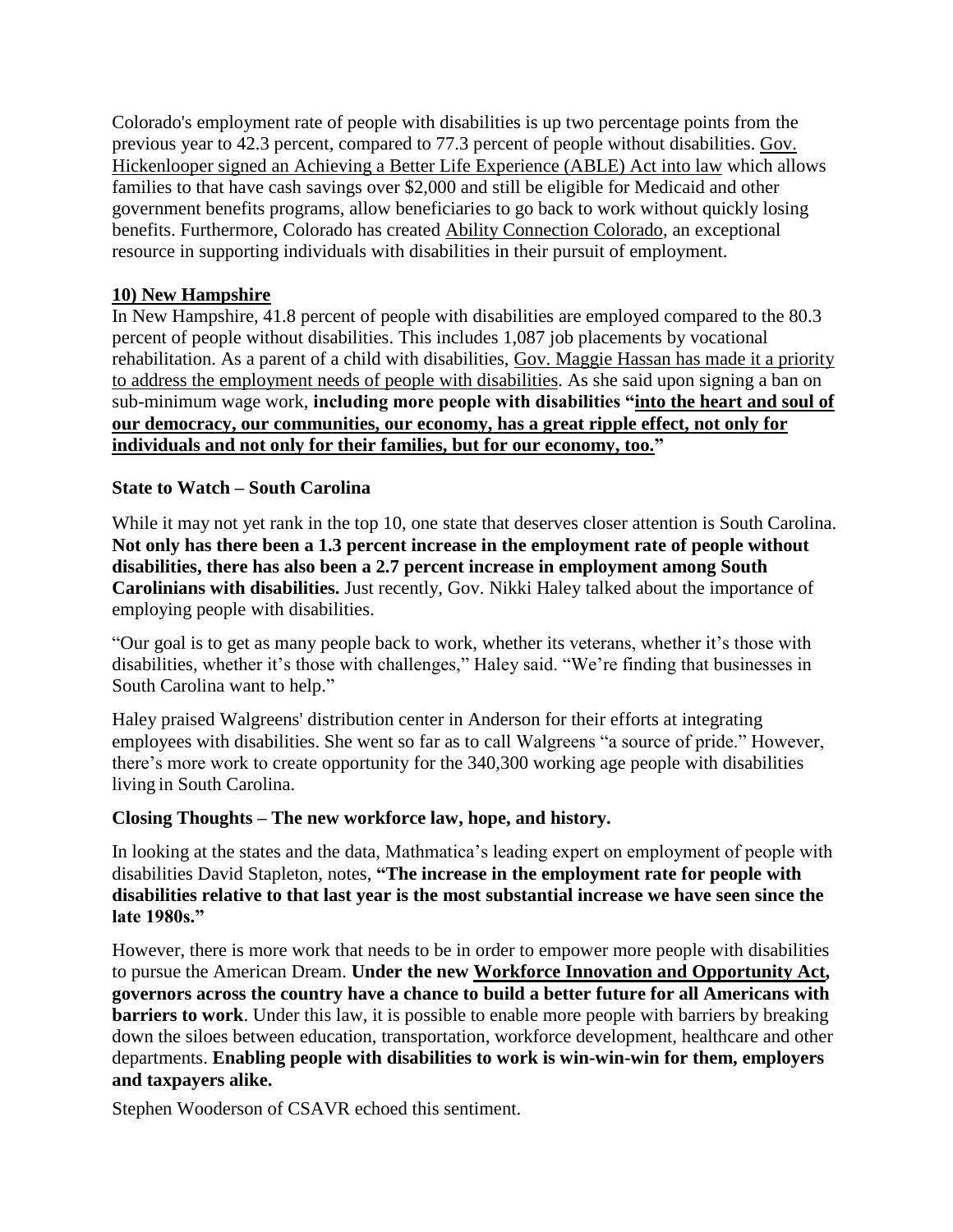"The challenge for us in the public vocational rehabilitation profession at the state level is to work toward providing high quality services by maximizing the resources for the VR program, collaboration with business and allied organizations and having uniquely qualified vocational rehabilitation counselors."

**In looking to empower more people with disabilities, it is important for states to look at what works, what does not, and what will be most cost-effective.** The good news is that there are proven programs and effective models worth investing in as a part of WIOA. **RespectAbility has partnered with several other disability organizations to create a toolkit [on best](http://respectabilityusa.com/Resources/Disability%20Employment%20First%20Planning.pdf)  [practices for states as they implement the new workforce law.](http://respectabilityusa.com/Resources/Disability%20Employment%20First%20Planning.pdf)** We also have hosted a free webinar talking about the intersection of disability issues and the workforce system. Above all else, this toolkit should be a starting point for states that are looking to copy what worked in the top 10 states and to capitalize on the talents that people with disabilities bring with them into the workforce.

For more information contact Jennifer Laszlo Mizrahi, president of RespectAbility at [Jenniferm@RespectAbilityUSA.org.](mailto:Jenniferm@RespectAbilityUSA.org)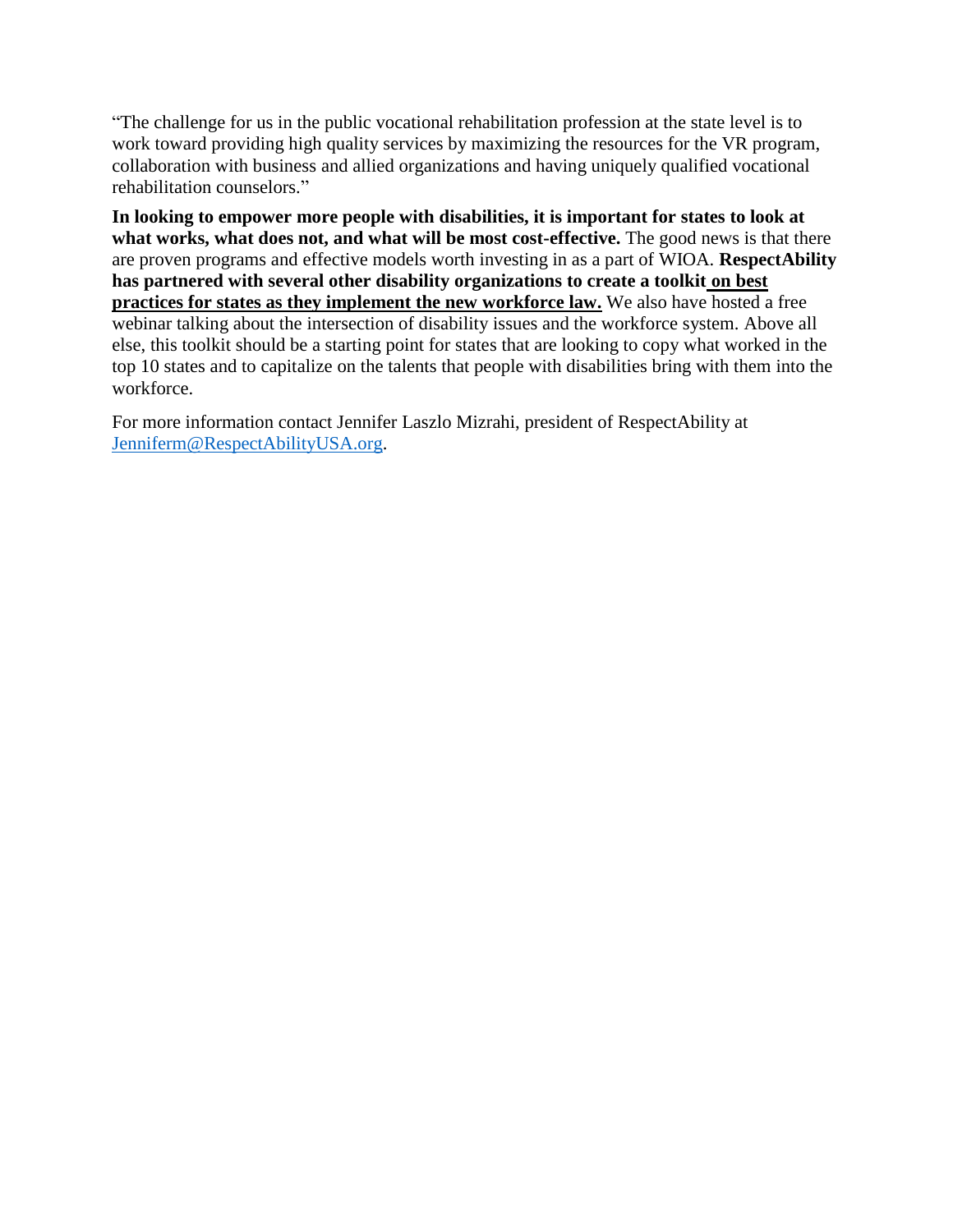#### **Table 1 Ranking 50 States by Employment Rates and Employment Gap**

Data Source- Column 1: Table 2.1: Employment—Civilians with Disabilities Ages 18 to 64 Years Living in the Community for the United States and States: 2013 from the Annual Disability Statistics Compendium

Data Source-Column 2: Table 2.9: Employment Gap—Civilians Ages 18 to 64 Years Living in the Community for the United States and States, by Disability Status: 2013 from the Annual Disability Statistics Compendium

Link:<http://disabilitycompendium.org/compendium-statistics/employment>

|                 | Column 1                                |                 | Column <sub>2</sub>                                    |                                                   |                 |                     |                   |  |  |  |
|-----------------|-----------------------------------------|-----------------|--------------------------------------------------------|---------------------------------------------------|-----------------|---------------------|-------------------|--|--|--|
|                 | <b>Ranking of States by Employment</b>  |                 | Ranking of States by the Employment Gap between People |                                                   |                 |                     |                   |  |  |  |
|                 | <b>Rate of People with Disabilities</b> |                 |                                                        | with disabilities and people without disabilities |                 |                     |                   |  |  |  |
| #               | <b>State</b>                            | $%$ of          | #                                                      | <b>State</b>                                      | $%$ of          | $%$ of              | <b>Employment</b> |  |  |  |
|                 |                                         | <b>PWDs</b>     |                                                        |                                                   | <b>PWDs</b>     | <b>People</b>       | Gap as a %        |  |  |  |
|                 |                                         | <b>Employed</b> |                                                        |                                                   | <b>Employed</b> | without             |                   |  |  |  |
|                 |                                         |                 |                                                        |                                                   |                 | <b>Disabilities</b> |                   |  |  |  |
|                 |                                         |                 |                                                        |                                                   |                 | <b>Employed</b>     |                   |  |  |  |
| $\mathbf{1}$    | North Dakota                            | 52.8            | $\mathbf{1}$                                           | Alaska                                            | 47.8            | 75.2                | 27.4              |  |  |  |
| $\overline{2}$  | Wyoming                                 | 50.7            | $\overline{2}$                                         | Wyoming                                           | 50.7.           | 79.4                | 28.7              |  |  |  |
| 3               | South Dakota                            | 48.1            | 3                                                      | North Dakota                                      | 52.8            | 83.1                | 30.3              |  |  |  |
| $\overline{4}$  | Alaska                                  | 47.8            | $\overline{4}$                                         | Nevada                                            | 39.2            | 73.1                | 33.9              |  |  |  |
| 5               | Minnesota                               | 46              | 5                                                      | Utah                                              | 42.5            | 76.6                | 34.1              |  |  |  |
| 6               | Nebraska                                | 45.5            | 6                                                      | New Mexico                                        | 35.3            | 70.1                | 34.8              |  |  |  |
| $\overline{7}$  | Iowa                                    | 44.8            | $\boldsymbol{7}$                                       | South Dakota                                      | 48.1            | 83                  | 34.9              |  |  |  |
| 8               | Utah                                    | 42.5            | 8                                                      | Colorado                                          | 42.3            | 77.3                | 35                |  |  |  |
| 9               | Colorado                                | 42.3            | 9                                                      | Texas                                             | 38.7            | 74.7                | 36                |  |  |  |
| 10              | New Hampshire                           | 41.8            | 10                                                     | Minnesota                                         | 46              | 82.1                | 36.1              |  |  |  |
| 11              | Kansas                                  | 41.7            | 11                                                     | Connecticut                                       | 40              | 76.4                | 36.4              |  |  |  |
| 12              | Wisconsin                               | 40.9            | 12                                                     | Hawaii                                            | 39.1            | 75.7                | 36.6              |  |  |  |
| 13              | Connecticut                             | 40              | 13                                                     | Nebraska                                          | 45.5            | 82.6                | 37.1              |  |  |  |
| 14              | Maryland                                | 40              | 14                                                     | Iowa                                              | 44.8            | 82.1                | 37.3              |  |  |  |
| 15              | Montana                                 | 39.4            | 15                                                     | Kansas                                            | 41.7            | 79                  | 37.3              |  |  |  |
| 16              | Nevada                                  | 39.2            | 16                                                     | Montana                                           | 39.4            | 76.8                | 37.4              |  |  |  |
| 17              | Hawaii                                  | 39.1            | 17                                                     | Arizona                                           | 33.6            | 71.3                | 37.7              |  |  |  |
| 18              | Texas                                   | 38.7            | 18                                                     | Maryland                                          | 40              | 78.3                | 38.3              |  |  |  |
| 19              | Virginia                                | 36.9            | 19                                                     | Washington                                        | 36.4            | 74.7                | 38.3              |  |  |  |
| 20              | Idaho                                   | 36.7            | 20                                                     | California                                        | 32.7            | 71.1                | 38.4              |  |  |  |
| 21              | New Jersey                              | 36.6            | 21                                                     | Idaho                                             | 36.7            | 75.2                | 38.5              |  |  |  |
| 22              | Delaware                                | 36.4            | 22                                                     | New Hampshire                                     | 41.8            | 80.3                | 38.5              |  |  |  |
| $\overline{23}$ | Washington                              | 36.4            | 23                                                     | New Jersey                                        | 36.6            | 75.1                | 38.5              |  |  |  |
| 24              | Illinois                                | 36.1            | 24                                                     | Delaware                                          | 36.4            | 75.1                | 38.7              |  |  |  |
| $\overline{25}$ | Oklahoma                                | 35.8            | 25                                                     | Oregon                                            | 35.2            | 73.9                | 38.7              |  |  |  |
| 26              | New Mexico                              | 35.3            | 26                                                     | Illinois                                          | 36.1            | 75                  | 38.9              |  |  |  |
| 27              | Oregon                                  | 35.2            | 27                                                     | Wisconsin                                         | 40.9            | 80.1                | 39.2              |  |  |  |
| 28              | Massachusetts                           | 34.9            | 28                                                     | Oklahoma                                          | 35.8            | 75.2                | 39.4              |  |  |  |
| 29              | Rhode Island                            | 34.3            | 29                                                     | Georgia                                           | 31.5            | 71.5                | 40                |  |  |  |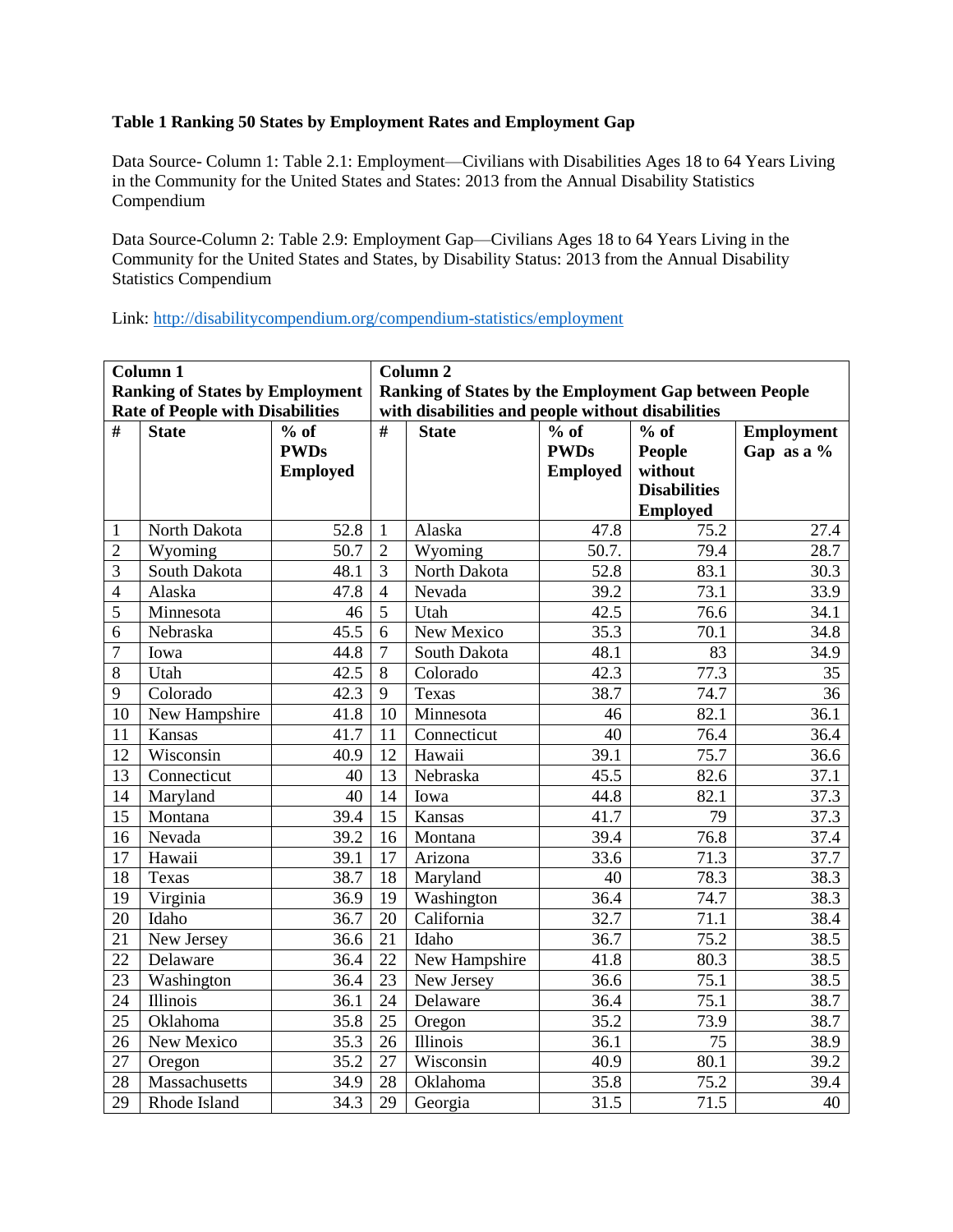| 30 | Pennsylvania   | 33.9 | 30 | Virginia       | 36.9 | 76.9 | 40   |
|----|----------------|------|----|----------------|------|------|------|
| 31 | Indiana        | 33.8 | 31 | Louisiana      | 31.3 | 72.4 | 41.1 |
| 32 | Arizona        | 33.6 | 32 | New York       | 32.2 | 73.3 | 41.1 |
| 33 | Ohio           | 33.5 | 33 | Florida        | 30.5 | 72.2 | 41.7 |
| 34 | Vermont        | 33.3 | 34 | Pennsylvania   | 33.9 | 75.6 | 41.7 |
| 35 | Missouri       | 33   | 35 | South Carolina | 30.7 | 72.7 | 42   |
| 36 | California     | 32.7 | 36 | Rhode Island   | 34.3 | 76.3 | 42   |
| 37 | New York       | 32.2 | 37 | Indiana        | 33.8 | 76   | 42.2 |
| 38 | Georgia        | 31.5 | 38 | Ohio           | 33.5 | 75.9 | 42.4 |
| 39 | Louisiana      | 31.3 | 39 | Massachusetts  | 34.9 | 77.9 | 43   |
| 40 | Maine          | 31.2 | 40 | Mississippi    | 26.3 | 69.4 | 43.1 |
| 41 | South Carolina | 30.7 | 41 | North Carolina | 30.3 | 73.5 | 43.2 |
| 42 | Florida        | 30.5 | 42 | Alabama        | 27.1 | 70.5 | 43.4 |
| 43 | North Carolina | 30.3 | 43 | Michigan       | 29.9 | 73.4 | 43.5 |
| 44 | Michigan       | 29.9 | 44 | Tennessee      | 29.9 | 74.1 | 44.2 |
| 45 | Tennessee      | 29.9 | 45 | Missouri       | 33   | 77.1 | 44.1 |
| 46 | Arizona        | 28.2 | 46 | Arkansas       | 28.2 | 72.7 | 44.5 |
| 47 | Alabama        | 27.1 | 47 | West Virginia  | 25.3 | 70.6 | 45.3 |
| 48 | Kentucky       | 26.9 | 48 | Vermont        | 33.3 | 79.6 | 46.3 |
| 49 | Mississippi    | 26.3 | 49 | Kentucky       | 26.9 | 73.7 | 46.8 |
| 50 | West Virginia  | 25.3 | 50 | Maine          | 31.2 | 78.8 | 47.6 |

#### **Table 2**

From 2012 to 2013, the employment gap closed by one percentage point or more in 22 states. The top four states with the greatest reductions (AK, RI, WY, and NH) were small states-- with working-age populations under one million persons. It is hard to make comments about small states, because these statistics are estimates based on state-level samples. Smaller states have smaller samples and thus have a higher degree of year-to-year variability. I am hesitant to read too much into reductions and expansions in the employment gap for small states. Looking at large states-- with working-age populations over 5 million persons--Illinois (a 2.3 percentage point reduction) and New Jersey (a 1 percentage point reduction) stand out. These are two large industrial states

**All of the states that experienced reductions greater that one percentage point also experienced increases in employment rate of people with disabilities, so none of these reductions were due a reduction in the employment rate of people without disabilities.**

**The state that really stands out is South Carolina, with a 2.3 point reduction, while also having a 1.3 point increase in the employment rate of people without disabilities. The big question is whether we can attribute success, like the success in South Carolina to changes in policy or new innovative approaches to employing people with disabilities.**

Working-age population under 1 million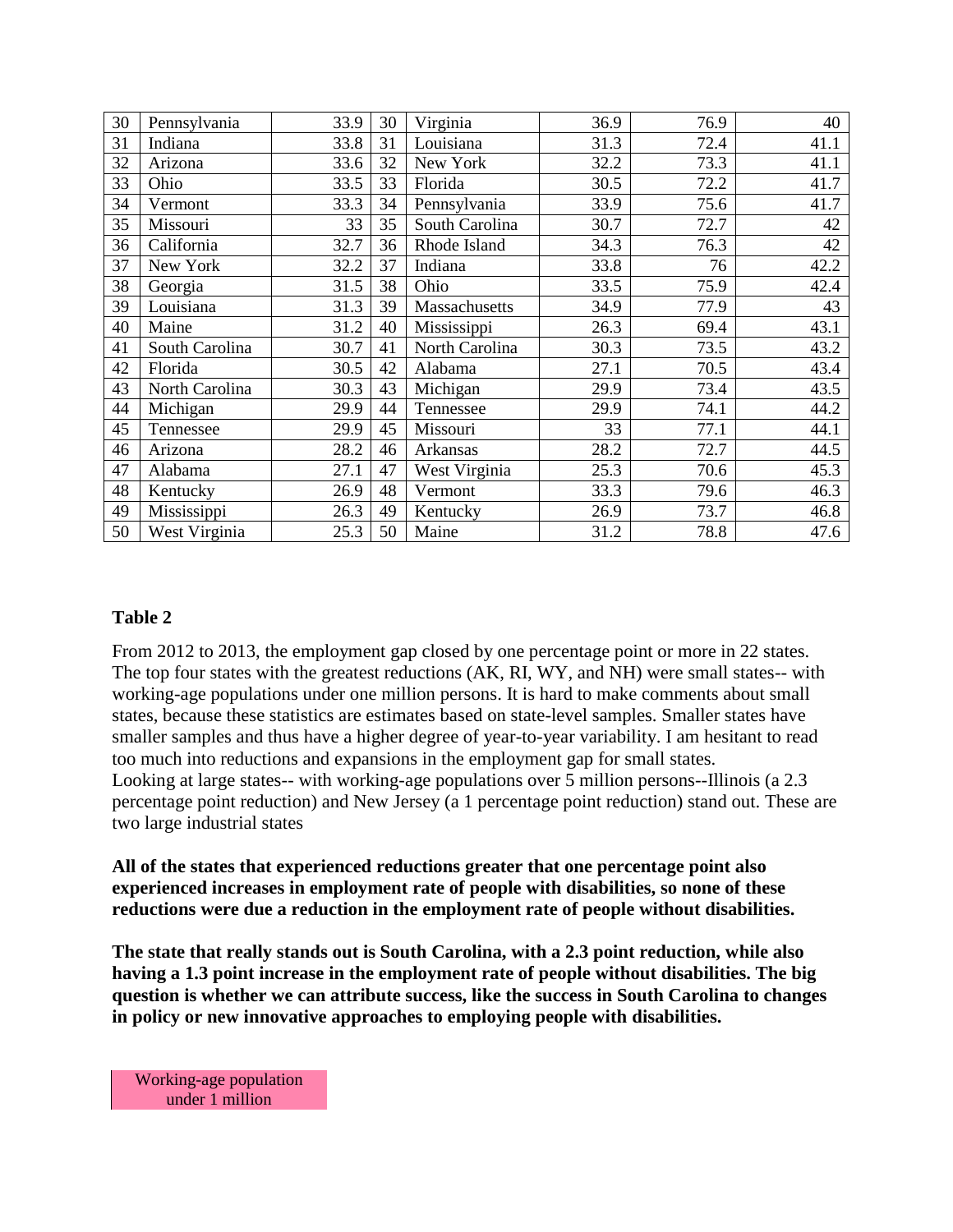#### Working-age population over 5 million Increase in no dis

employment

|                                                     |                                      | 2012                                 |                                      |                                      | 2013                                 |                                      | <b>Change in Gap</b>                           |                            |                                                               | Pop in 2013                |                                                        |                                     |                                                  |
|-----------------------------------------------------|--------------------------------------|--------------------------------------|--------------------------------------|--------------------------------------|--------------------------------------|--------------------------------------|------------------------------------------------|----------------------------|---------------------------------------------------------------|----------------------------|--------------------------------------------------------|-------------------------------------|--------------------------------------------------|
| <b>State</b>                                        | Dis.                                 | N <sub>0</sub><br>Dis.               | Gap                                  | Dis.                                 | N <sub>0</sub><br>Dis.               | Gap                                  | Pct.<br><b>Points</b>                          | Rank                       | <b>Number</b>                                                 | Rank                       | <b>Size</b>                                            | <b>Increas</b><br>e in Dis.<br>Emp. | <b>Increase</b><br>in Non-<br><b>PWD</b><br>Emp. |
| <b>AK</b>                                           | 39.0                                 | 76.3                                 | 37.3                                 | 47.8                                 | 75.2                                 | 27.4                                 | $-9.9$                                         | 50                         | 459,776                                                       | 47                         | Working-<br>age pop.<br>under 1<br>million<br>Working- | 8.8                                 | $-1.1$                                           |
| RI                                                  | 28.7                                 | 77.0                                 | 48.3                                 | 34.3                                 | 76.3                                 | 42.0                                 | $-6.3$                                         | 49                         | 668,448                                                       | 43                         | age pop.<br>under 1<br>million                         | 5.6                                 | $-0.7$                                           |
| <b>WY</b>                                           | 43.9                                 | 78.5                                 | 34.6                                 | 50.7                                 | 79.4                                 | 28.7                                 | $-5.9$                                         | 48                         | 358,526                                                       | 50                         | Working-<br>age pop.<br>under 1<br>million             | 6.8                                 | 0.9                                              |
| <b>NH</b>                                           | 37.9                                 | 80.5                                 | 42.6                                 | 41.8                                 | 80.3                                 | 38.5                                 | $-4.1$                                         | 47                         | 842,880                                                       | 40                         | Working-<br>age pop.<br>under 1<br>million             | 3.9                                 | $-0.2$                                           |
| <b>MN</b><br><b>NV</b><br>WI<br>SC<br>$\mathbf{NM}$ | 42.1<br>35.5<br>37.6<br>27.0<br>33.1 | 81.6<br>72.2<br>79.5<br>71.4<br>70.4 | 39.6<br>36.7<br>41.9<br>44.4<br>37.3 | 46.0<br>39.2<br>40.9<br>30.7<br>35.3 | 82.1<br>73.1<br>80.1<br>72.7<br>70.1 | 36.1<br>33.9<br>39.2<br>41.9<br>34.8 | $-3.5$<br>$-2.8$<br>$-2.7$<br>$-2.5$<br>$-2.5$ | 46<br>45<br>44<br>42<br>42 | 3,357,171<br>1,719,885<br>3,544,103<br>2,893,842<br>1,243,353 | 21<br>34<br>20<br>24<br>36 |                                                        | 3.9<br>3.7<br>3.3<br>3.7<br>2.2     | 0.5<br>0.9<br>0.6<br>1.3<br>$-0.3$               |
| $\mathbf{IL}$                                       | 33.4                                 | 74.6                                 | 41.2                                 | 36.1                                 | 75.0                                 | 38.9                                 | $-2.3$                                         | 41                         | 8,010,771                                                     | 5                          | <b>Working</b><br>-age pop.<br>over 5<br>million       | 2.7                                 | 0.4                                              |
| IA                                                  | 42.0                                 | 81.4                                 | 39.5                                 | 44.8                                 | 82.1                                 | 37.2                                 | $-2.3$                                         | 40                         | 1,868,852                                                     | 30                         |                                                        | 2.8                                 | 0.7                                              |
| UT<br>DE                                            | 41.1<br>34.6                         | 77.2<br>75.1                         | 36.1<br>40.6                         | 42.5<br>36.4                         | 76.6<br>75.1                         | 34.1<br>38.7                         | $-2.0$<br>$-1.9$                               | 39<br>38                   | 1,701,705<br>565,138                                          | 35<br>45                   | Working-<br>age<br>populatio<br>n under 1<br>million   | 1.4<br>1.8                          | $-0.6$<br>$\boldsymbol{0}$                       |
| CO                                                  | 40.3                                 | 77.1                                 | 36.8                                 | 42.3                                 | 77.3                                 | 35.0                                 | $-1.8$                                         | 36                         | 3,304,940                                                     | 22                         |                                                        | 2.0                                 | 0.2                                              |
| H <sub>I</sub>                                      | 37.3                                 | 75.6                                 | 38.3                                 | 39.1                                 | 75.7                                 | 36.5                                 | $-1.8$                                         | 36                         | 822,542                                                       | 42                         | Working-<br>age<br>populatio<br>n under 1<br>million   | 1.8                                 | 0.1                                              |
| NE                                                  | 43.5                                 | 82.2                                 | 38.7                                 | 45.5                                 | 82.6                                 | 37.1                                 | $-1.6$                                         | 35                         | 1,125,425                                                     | $\overline{38}$            |                                                        | 2.0                                 | 0.4                                              |
| ND                                                  | 51.6                                 | 83.3                                 | 31.7                                 | 52.8                                 | 83.1                                 | 30.2                                 | $-1.5$                                         | 34                         | 451,304                                                       | 48                         | Working-<br>age<br>populatio<br>n under 1<br>million   | 1.2                                 | $-0.2$                                           |
| $\mathbf{K}\mathbf{S}$                              | 40.1                                 | 78.8                                 | 38.7                                 | 41.7                                 | 79.0                                 | 37.3                                 | $-1.4$                                         | 33                         | 1,730,369                                                     | 33                         |                                                        | 1.6                                 | 0.2                                              |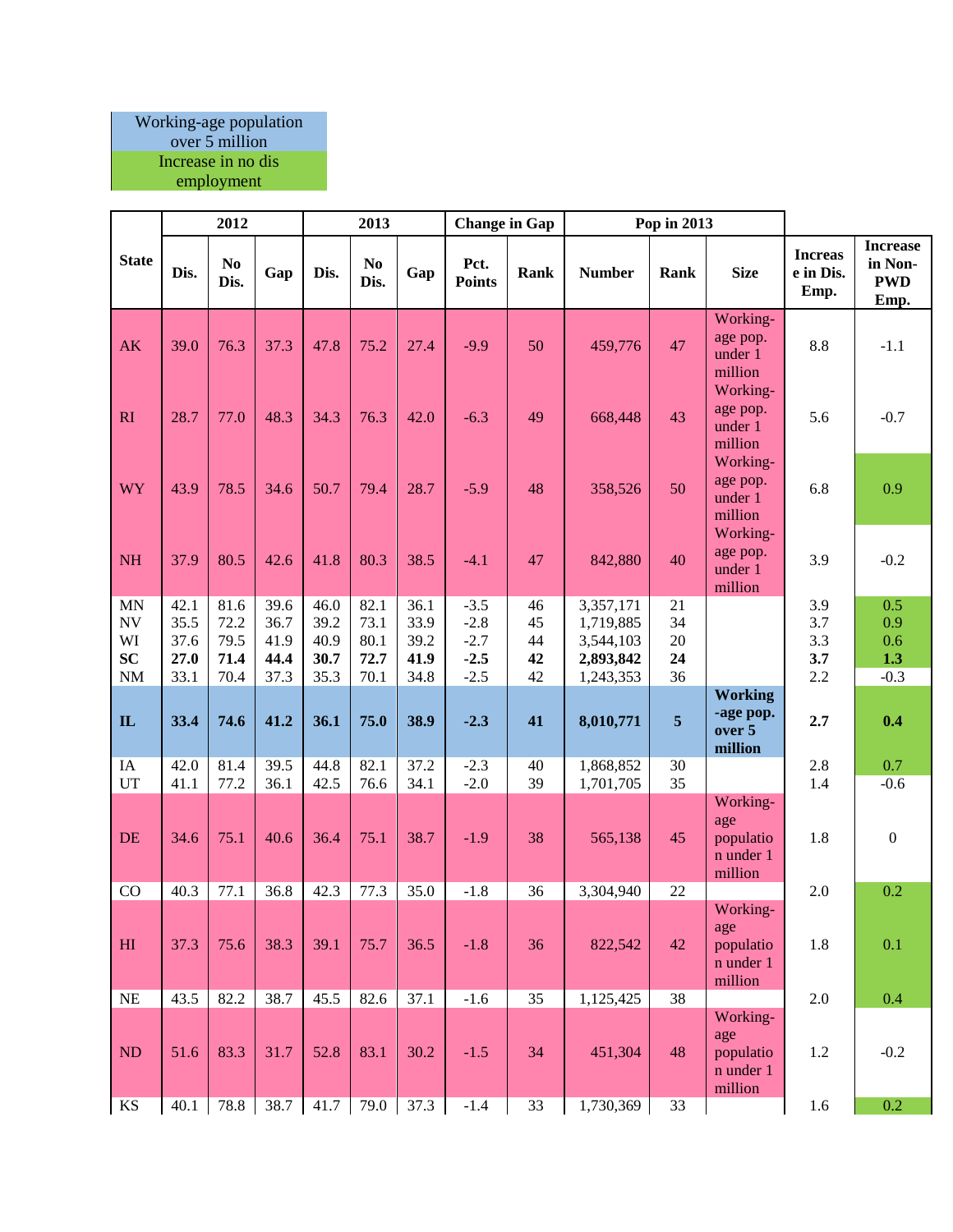| MA<br>OK<br><b>TN</b>  | 33.0<br>34.4<br>28.0 | 77.2<br>75.1<br>73.2 | 44.2<br>40.7<br>45.2 | 34.9<br>35.8<br>29.9 | 77.9<br>75.2<br>74.1 | 42.9<br>39.4<br>44.1 | $-1.3$<br>$-1.3$<br>$-1.1$ | 31<br>31<br>30 | 4,272,843<br>2,295,734<br>3,983,560 | 14<br>28<br>16 |                                                       | 1.9<br>1.4<br>1.9 | 0.7<br>0.1<br>0.9 |
|------------------------|----------------------|----------------------|----------------------|----------------------|----------------------|----------------------|----------------------------|----------------|-------------------------------------|----------------|-------------------------------------------------------|-------------------|-------------------|
| <b>NJ</b>              | 35.0                 | 74.5                 | 39.5                 | 36.6                 | 75.1                 | 38.5                 | $-1.0$                     | 29             | 5,528,837                           | 11             | <b>Working</b><br>-age pop.                           | 1.6               | 0.6               |
|                        |                      |                      |                      |                      |                      |                      |                            |                |                                     |                | over 5<br>million<br>Working-                         |                   |                   |
| <b>TX</b>              | 37.0                 | 73.8                 | 36.9                 | 38.7                 | 74.7                 | 36.0                 | $-0.9$                     | 28             | #######                             | $\overline{2}$ | age pop.<br>over 5<br>million<br>Working-             | 1.7               | 0.9               |
| FL                     | 28.9                 | 71.4                 | 42.5                 | 30.5                 | 72.2                 | 41.7                 | $-0.8$                     | 27             | #######                             | $\overline{4}$ | age pop.<br>over 5<br>million<br>Working-             | 1.6               | 0.8               |
| <b>NY</b>              | 30.9                 | 72.7                 | 41.8                 | 32.2                 | 73.3                 | 41.1                 | $-0.7$                     | 26             | #######                             | 3              | age pop.<br>over 5<br>million                         | 1.3               | 0.6               |
| AL                     | 26.8                 | 70.8                 | 44.0                 | 27.1                 | 70.5                 | 43.4                 | $-0.6$                     | 25             | 2,945,466                           | 23             |                                                       | 0.3               | $-0.3$            |
| <b>GA</b>              | 30.3                 | 70.8                 | 40.5                 | 31.5                 | 71.5                 | 40.0                 | $-0.5$                     | 22             | 6,151,890                           | 8              | Working-<br>age pop.<br>over 5<br>million             | 1.2               | 0.7               |
| <b>CT</b>              | 39.7                 | 76.6                 | 36.9                 | 40.0                 | 76.4                 | 36.4                 | $-0.5$                     | 22             | 2,235,695                           | 29             |                                                       | 0.3               | $-0.2$            |
| WV                     | 24.3                 | 70.1                 | 45.8                 | 25.3                 | 70.6                 | 45.3                 | $-0.5$                     | 22             | 1,132,703                           | 37             |                                                       | 1.0               | 0.5               |
| <b>WA</b>              | 35.7                 | 74.3                 | 38.7                 | 36.4                 | 74.7                 | 38.3                 | $-0.4$                     | 21             | 4,339,199                           | 13             |                                                       | 0.7               | 0.4               |
| PA                     | 33.0                 | 75.1                 | 42.1                 | 33.9                 | 75.6                 | 41.7                 | $-0.4$                     | 20             | 7,849,516                           | 6              | Working-<br>age pop.<br>over 5<br>million             | 0.9               | 0.5               |
| <b>MT</b>              | 38.7                 | 76.4                 | 37.7                 | 39.4                 | 76.8                 | 37.4                 | $-0.3$                     | 19             | 616,125                             | 44             | Working-<br>age pop.<br>under 1<br>million            | 0.7               | 0.4               |
| $\mathbf{M}\mathbf{I}$ | 27.9                 | 71.7                 | 43.8                 | 29.9                 | 73.4                 | 43.5                 | $-0.3$                     | 18             | 6,096,761                           | 9              | Working-<br>age pop.<br>over 5<br>million             | 2.0               | 1.7               |
| MS                     | 26.4                 | 69.6                 | 43.3                 | 26.3                 | 69.4                 | 43.1                 | $-0.2$                     | 17             | 1,790,746                           | 31             |                                                       | $-0.1$            | $-0.2$            |
| CA                     | 31.8                 | 70.2                 | 38.5                 | 32.7                 | 71.1                 | 38.4                 | $-0.1$                     | 15             | #######                             | $\mathbf{1}$   | Working-<br>age pop.<br>over 5<br>million<br>Working- | 0.9               | 0.9               |
| <b>VA</b>              | 36.3                 | 76.5                 | 40.1                 | 36.9                 | 76.9                 | 40.0                 | $-0.1$                     | 15             | 5,112,923                           | 12             | age pop.<br>over 5<br>million                         | 0.6               | 0.4               |
| KY                     | 26.2                 | 72.9                 | 46.7                 | 26.9                 | 73.7                 | 46.8                 | 0.1                        | 14             | 2,687,179                           | 26             |                                                       | 0.7               | 0.8               |
| OH                     | 32.8                 | 75.1                 | 42.2                 | 33.5                 | 75.9                 | 42.4                 | 0.2                        | 13             | 7,072,114                           | $\overline{7}$ | <b>Working</b><br>-age pop.<br>over 5<br>million      | 0.7               | 0.8               |
| $_{\rm MO}$            | 32.2                 | 76.2                 | 44.0                 | 33.0                 | 77.1                 | 44.2                 | $0.2\,$                    | 12             | 3,666,019                           | 19             |                                                       | $0.8\,$           | 0.9               |